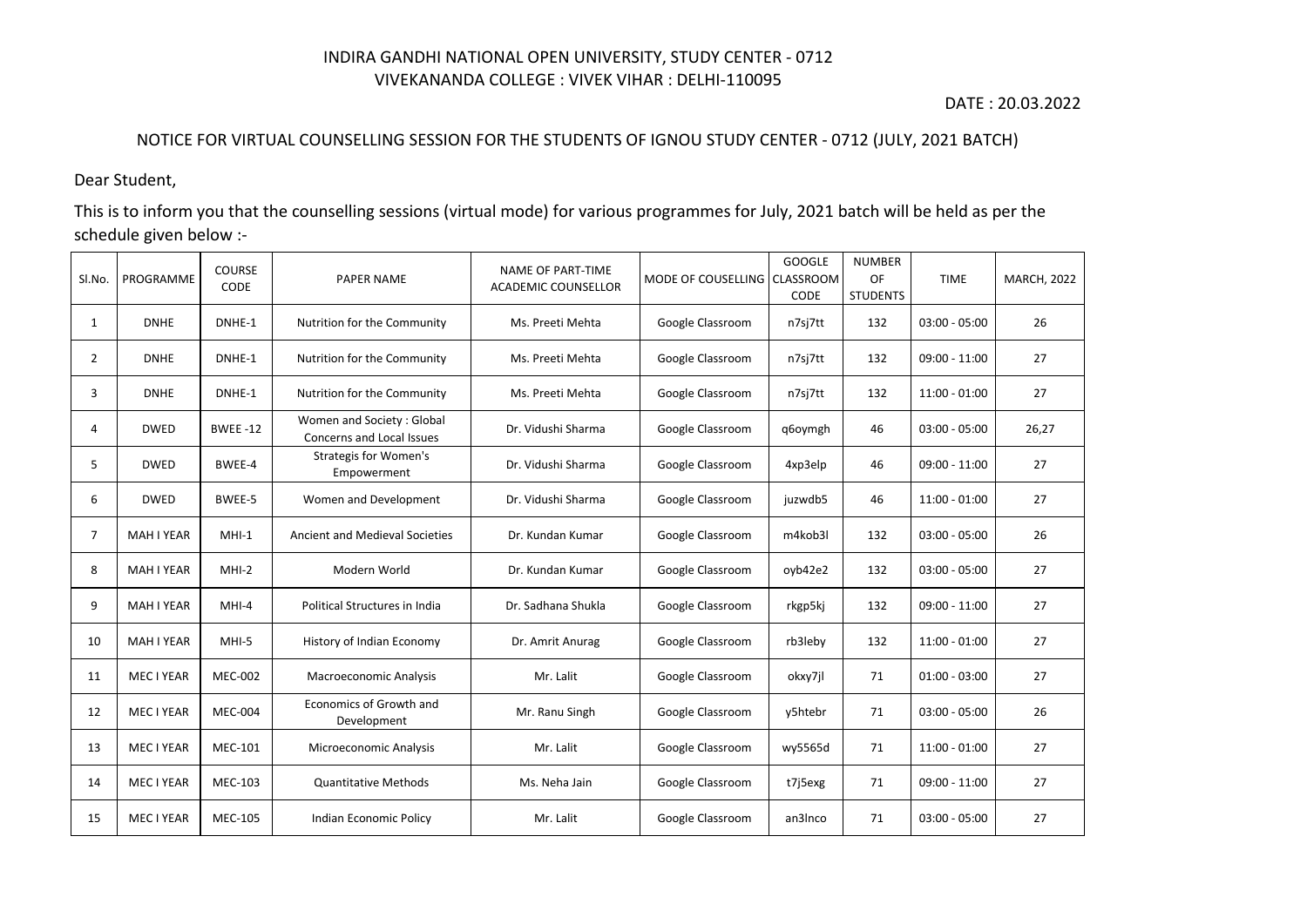| 16 | MHD I YEAR         | MHD-02          | Aadhunik Hindi Kavita                                           | Dr. Avadesh Kumar     | Google Classroom | 5jbwtog | 106 | $03:00 - 05:00$ | 26 |
|----|--------------------|-----------------|-----------------------------------------------------------------|-----------------------|------------------|---------|-----|-----------------|----|
| 17 | <b>MHD I YEAR</b>  | MHD-06          | Hindi Bhasha or Sahitya ka Etihas                               | Dr. Avadesh Kumar     | Google Classroom | ligj2mg | 106 | $03:00 - 05:00$ | 27 |
| 18 | MSO I YEAR         | MSO-004         | Sociology in India                                              | Ms. Tirthajani Panda  | Google Classroom | cohyto4 | 156 | $03:00 - 05:00$ | 27 |
| 19 | <b>MAH II YEAR</b> | MHI-03          | Historiography                                                  | Dr. Sadhana Shukla    | Google Classroom | 67jtzlj | 166 | $09:00 - 11:00$ | 27 |
| 20 | <b>MAH II YEAR</b> | <b>MHI-06</b>   | Evolution of Social Structures in India<br>through the Ages     | Dr. Amrit Anurag      | Google Classroom | 5r4f446 | 90  | $11:00 - 01:00$ | 27 |
| 21 | MAH II YEAR        | <b>MHI-08</b>   | History of Ecology and Environment :<br>India                   | Dr. Kundan Kumar      | Google Classroom | v2dpidl | 118 | $01:00 - 03:00$ | 27 |
| 22 | <b>MAH II YEAR</b> | <b>MHI-09</b>   | <b>Indian National Movement</b>                                 | Dr. Amrit Anurag      | Google Classroom | pege2k3 | 153 | $03:00 - 05:00$ | 26 |
| 23 | MAH II YEAR        | MHI-10          | Urbanization in India                                           | Dr. Kundan Kumar      | Google Classroom | xxkhgm5 | 101 | $03:00 - 05:00$ | 27 |
| 24 | <b>MAH II YEAR</b> | MPSE-003        | Western Political Thought                                       | Dr. Amrit Anurag      | Google Classroom | dzh5gtg | 36  | $01:00 - 03:00$ | 26 |
| 25 | <b>MEC II YEAR</b> | <b>MECE-001</b> | <b>Econometric Methods</b>                                      | Mr. Lalit             | Google Classroom | lwtaugc | 23  | $03:00 - 05:00$ | 26 |
| 26 | MEG II YEAR        | MEG-05          | Literary Criticism and Theory                                   | Mr. Amit Kumar        | Google Classroom | e5j5ug2 | 224 | $11:00 - 01:00$ | 27 |
| 27 | <b>MEG II YEAR</b> | MEG-06          | American Literature                                             | Mr. Amit Kumar        | Google Classroom | yxibzn4 | 65  | $01:00 - 03:00$ | 26 |
| 28 | MEG II YEAR        | MEG-07          | Indian English Literature                                       | Mr. Anand Kumar Singh | Google Classroom | b7pzqg4 | 190 | $03:00 - 05:00$ | 26 |
| 29 | MEG II YEAR        | $MEG-14$        | Contemporary Indian Literature in<br><b>English Translation</b> | Mr. Anand Kumar Singh | Google Classroom | 3we7uhz | 69  | $09:00 - 11:00$ | 27 |
| 30 | MHD II YEAR        | MHD-05          | Sahitya Sidhant or Samalochna                                   | Dr. Avadesh Kumar     | Google Classroom | i5slwlf | 76  | $01:00 - 03:00$ | 27 |
| 31 | <b>MHD II YEAR</b> | MHD-07          | Bhasha Vigyan or Hindi Bhasha                                   | Dr. Avadesh Kumar     | Google Classroom | krgrxye | 76  | $11:00 - 01:00$ | 27 |
| 32 | <b>MPA II YEAR</b> | <b>MPA-015</b>  | <b>Public Policy and Analysis</b>                               | Ms. Tanya Fransz      | Google Classroom | izuhz5y | 73  | $01:00 - 03:00$ | 27 |
| 33 | <b>MPA II YEAR</b> | MPA-016         | Decentralisation and Local<br>Governance                        | Ms. Tanya Fransz      | Google Classroom | qvzh2d3 | 73  | $03:00 - 05:00$ | 27 |
| 34 | <b>MPS II YEAR</b> | MPSE-003        | Western Political Thought                                       | Dr. Amrit Anurag      | Google Classroom | dzh5gtg | 118 | $01:00 - 03:00$ | 26 |
| 35 | <b>MPS II YEAR</b> | <b>MPSE-005</b> | State and Society in Africa                                     | Dr. Kiran Pal         | Google Classroom | u7ivngy | 13  | $03:00 - 05:00$ | 26 |
| 36 | <b>MPS II YEAR</b> | <b>MPSE-006</b> | Peace and Conflict Studies                                      | Dr. Kiran Pal         | Google Classroom | yuz3ft5 | 81  | $09:00 - 11:00$ | 27 |
| 37 | <b>MPS II YEAR</b> | MPSE-007        | Social Movements and Politics in<br>India                       | Ms. Priyanka          | Google Classroom | ncah3j6 | 227 | $03:00 - 05:00$ | 27 |